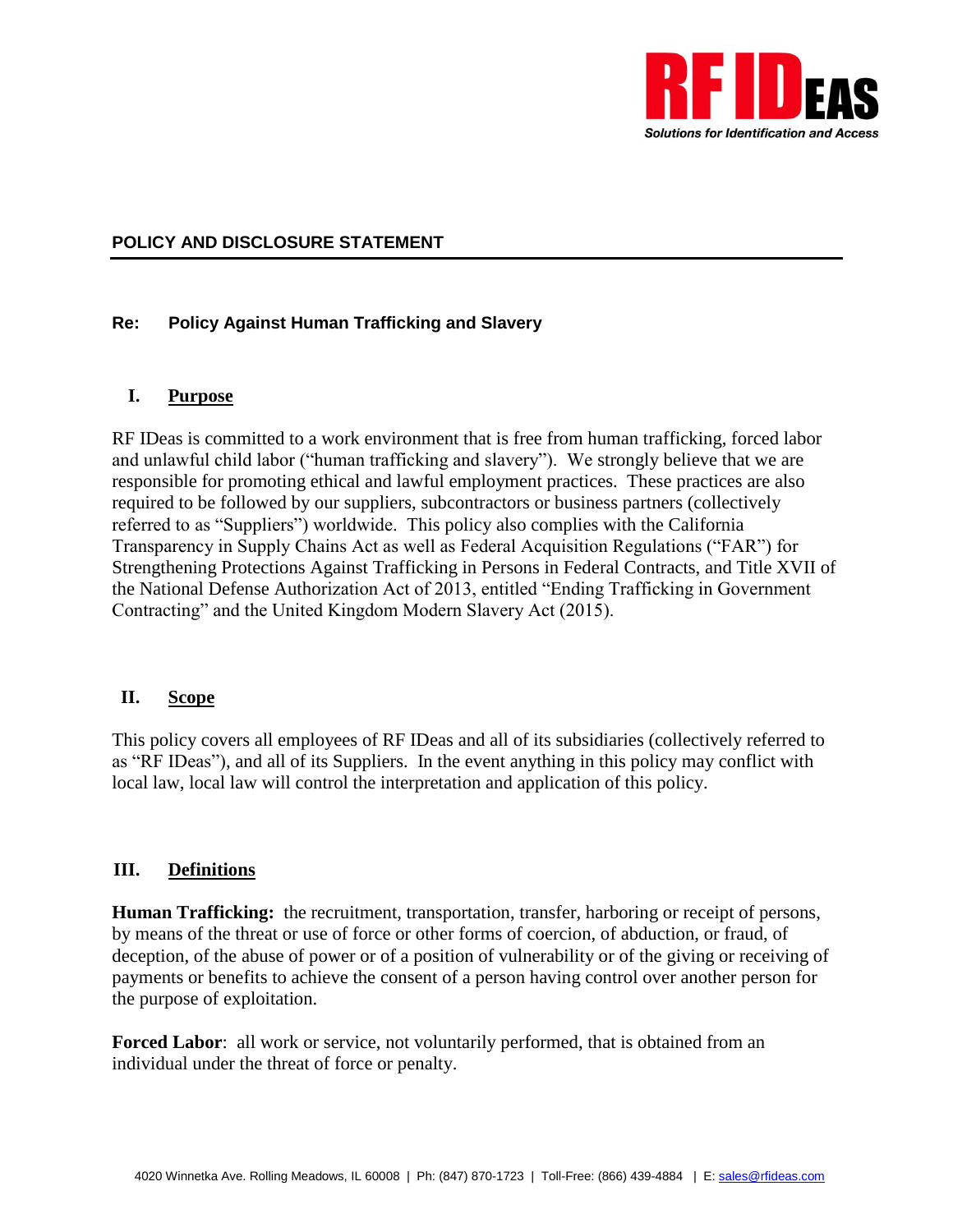

**Harmful Child Labor**: consists of the employment of children that is economically exploitative, or is likely to be hazardous to, or interfere with, the child's education, or to be harmful to the child's health, or physical, mental, spiritual, moral, or social development.

# **IV. Rationale**

RF IDeas will not tolerate the use of unlawful child labor or forced labor in the manufacture of products it sells and will not accept products or services from Suppliers that employ or utilize child labor or forced labor in any manner. Human trafficking and slavery are crimes under state, federal and international law. This Policy is to define how RF IDeas will make efforts to eradicate human trafficking and slavery from not only within its organization but also from our supply chains.

## **V. Requirements**

No RF IDeas employee or Supplier will:

- 1. Use forced or compulsory labor, i.e., any work or service that a worker performs involuntarily, under threat of penalty;
- 2. Use any third party recruitment companies or agencies that charge recruitment fees to perspective employees or otherwise act contrary to this policy or applicable law.

RF IDeas employee or Supplier will:

- 3. If applicable, will agree to provide return transportation to any worker who is displaced or relocated from his/her origin country as part of employment.
- 4. If applicable, will agree to comply with all local housing requirement and standards if housing is offered to employees.
- 5. Ensure that the overall terms of employment are voluntary;
- 6. Comply with the minimum age requirements prescribed by applicable laws unless a specific contract contains stricter age requirements;